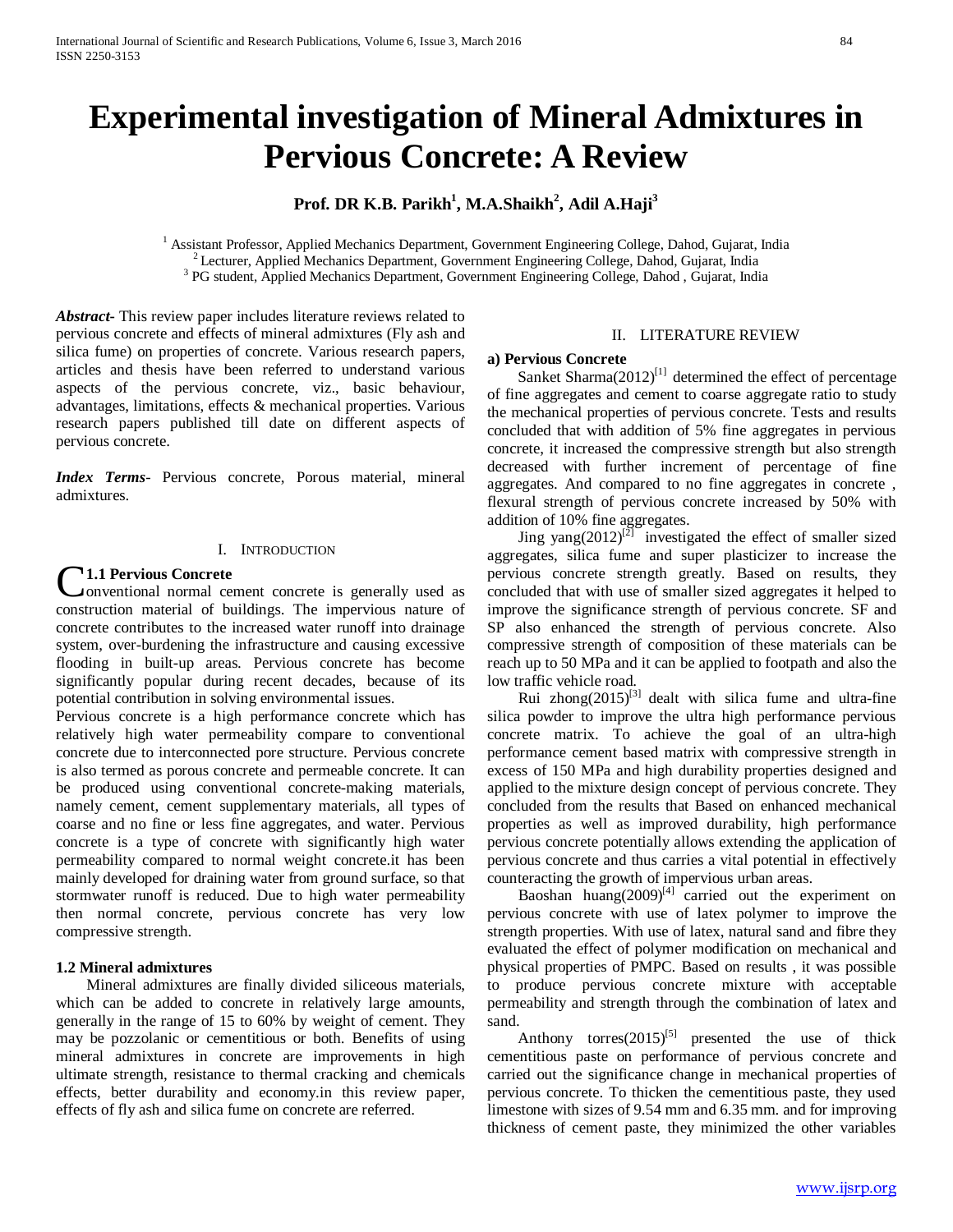such as cement types, w/c ratios, sample size, admixtures etc. based on tests and results they concluded that porosity of pervious concrete decreased with an increase of cementitious paste thickness. And also permeability of concrete decreased with increase of cementitious past thickness in pervious concrete. And surely decrement in porosity and permeability, compressive strength and split tensile strength increased but it can defeat the purpose of pervious concrete if paste thickness becomes too thick.

#### b) **Mineral admixtures in Concrete : Fly Ash**

J.m.khatib $(2007)^{[8]}$  investigated the influence of fly ash on self compacting concrete properties. Portland cement was partially replaced with fly ash from 0-80%. Properties included workability, compressive strength, absorption and shrinkage were checked out. Based on experiments and results they concluded that High percentage of FA can be used to produce SCC with an adequate strength. Using of up to 60% FA as PC replacement can produce SCC with a strength as high as 40N/mm2 and also water absorption increases with increase of FA content. Replacing cement with 80% FA can reduce the shrinkage by two third.

Amitava  $\sin(2015)^{9}$  presented the effect of local power plant's fly ash in making of HVFA concrete with using of 5 to 10% silica fume as admixture to improve the strength parameters of HVFA concrete. based on results, it showed that with replacement of 50% cement to fly ash, workability of concrete improves. And also some replacement of sand to fly ash can use to make lower grade concrete.

Ergal yasar $(2003)^{[10]}$  presented the strength properties of light weight concrete made with basaltic pumice and fly ash.in this research they made light weight concrete with replacement of 20% cement to fly ash on weigh basis. The compressive and flexural tensile strengths of hardened concrete, the properties of fresh concrete including density, and slump workability were measured. They concluded that the use of fly ash, which will reduce the cost and environmental pollution, seems to be possible in SLWC mixture. It is possible to produce a lightweight concrete with 25MPa cylinder compressive strength by the use of fly ash.

Rafat siddique $(2013)^{[13]}$  was carried out to study the properties of self-compacting concrete (SCC) made with coal bottom ash. The mixes were prepared with three percentages (0, 10, 20 and 30) of coal bottom ash as partial replacement of fine aggregates. tests were conducted up to the age of 28 days & results indicated that SCC mixes developed 28-day compressive strength between 25.8 and 35.2 MPa. Abrasion resistance and water absorption of SCC mixes increased with the increase in bottom ash content at a particular age, however, it decreased with increase in age.

Fereshteh sabet $(2013)^{[12]}$  used mineral admixtures discusses the effect of natural zeolite, silica fume and fly ash on the properties of fresh and hardened concrete. Slump flow, super plasticizer demand, compressive strength, electrical resistivity, water absorption and chloride permeability were measured for all mixes. The test results indicated that incorporation of mineral admixtures generally improve mechanical and durability characteristics of the mixes. However, silica fume is slightly more effective than natural zeolite or fly ash in improving durability Properties of self-consolidating high performance concrete, while natural are much more cost effective.

P. Nath $(2011)^{[15]}$  determined the durability properties of high strength concrete utilizing high volume Class F fly ash sourced from Western Australia have been investigated. Concrete mixtures with fly ash as 30% and 40% of total binder were used to cast the test specimens. The 28-day compressive strength of the concrete mixtures varied from 65 to 85 MPa. The fly ash concrete samples showed less drying shrinkage than the control concrete samples when designed for the same 28-day compressive strength of the control concrete. In general, incorporation of fly ash as partial replacement of cement improved the durability properties of concrete.

Rahul bansal $(2015)^{[19]}$  studied the basic replacement of cement to fly ash. It was observed that 10% replacement of fly ash was 20% and 50% decrease the compressive strength at the age of 7 and 28 days respectively. In 20% replacement, 7% and 11% increase in compressive strength was observed at the age of 7 and 28 days respectively. In 30% replacement 23% and 19% increase the compressive strength was observed at the age of 7 and 28 days respectively. They concluded that As the fly ash content increases there was increase as well as decrease in the strength of concrete. It was also observed that with increase in age the compressive strength also increased for fly ash replaced concrete.

#### **c) Effects of silica fume on concrete**

M.Mazloom(2003).<sup>[21]</sup> studied the effect of silica fume on mechanical properties of high strength concrete. The aim of the study was to investigate the effects of binder systems containing different levels of silica fume on fresh and mechanical properties of concrete. The results of this research indicated that as the proportion of silica fume increased, the workability of concrete decreased but its short-term mechanical properties such as 28 day compressive strength and secant modulus improved. Also the percentages of silica fume replacement did not have a significant influence on total shrinkage; however, the autogenous shrinkage of concrete increased as the amount of silica fume increased. Moreover, the basic creep of concrete decreased at higher silica fume replacement levels.

V.T.Giner(2011)<sup>[23]</sup> studied the influence of SF additions in quantities ranging from 0% to 15% of cement mass on the dynamic and static mechanical properties of concrete. The results proved that SF additions or replacements reduce both the dynamic modulus of elasticity and damping ratio of concrete. The dynamic elastic properties of concrete, with and without SF, present higher values than their static counterparts. These differences are smaller in concretes containing SF.

N.K.Amudhavali $(2012)^{[24]}$  investigated the partial replacement of cement with silica fume at various percentage and studied about compressive strength, flexural strength and split tensile strength in M35 grade concrete. The results concluded that increment in compressive strength of concrete obtained in range of 10-15% of replacement of silica fume. But with other mixes, the loss in weight and compressive strength percentage was found to be reduced by 2.23 and 7.69 when 10% cement replaced by silica fume.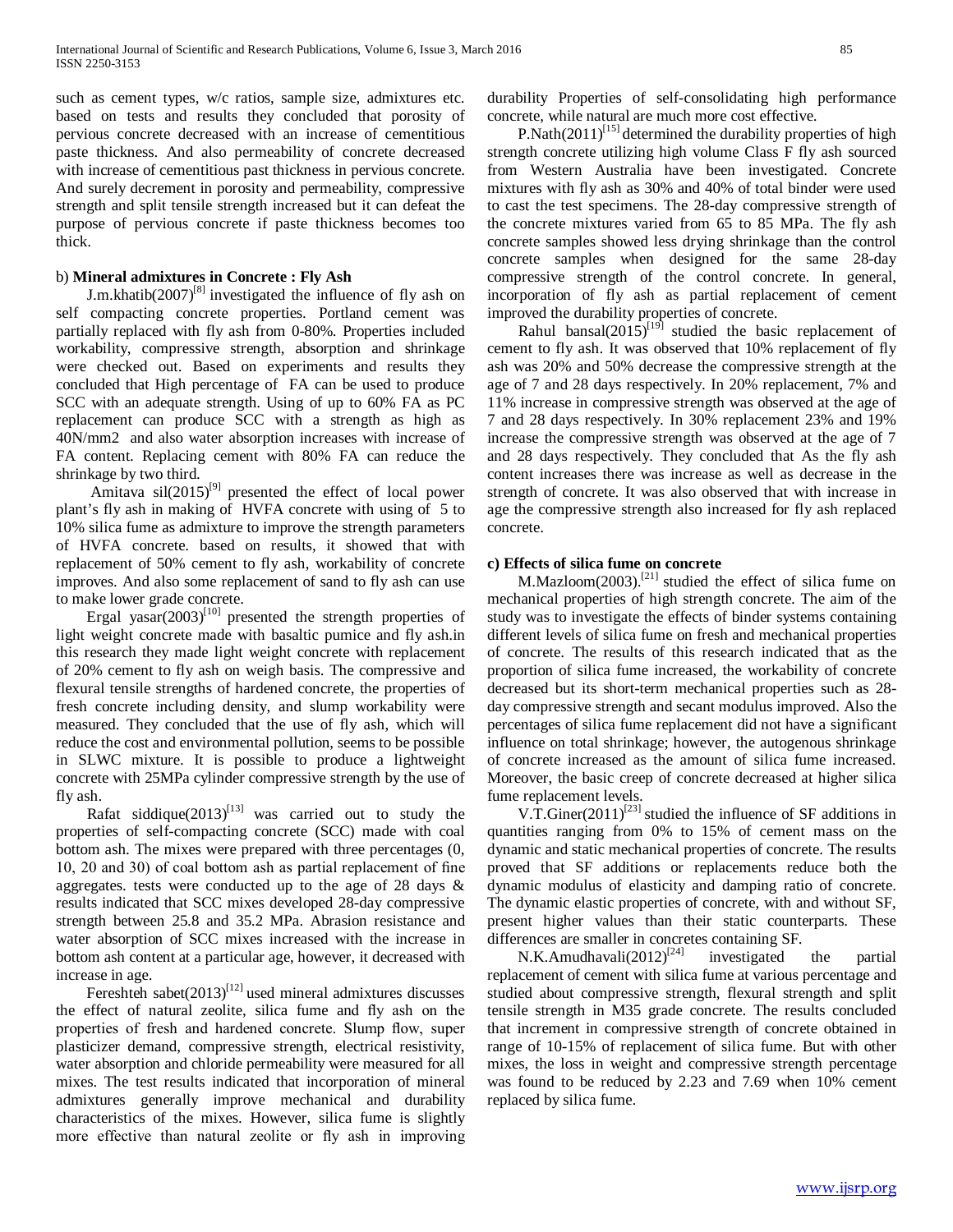#### **Critical remarks from above observations:**

- Pervious concrete has void content range from 15% to 35% of total volume of concrete which gives higher permeability as purpose of this concrete. but other hand, higher porosity decrease the amount of compressive strength of pervious concrete than conventional concrete.[1-4].
- Use of fine sand at limit from 5% to 10% can give enough structural strength in pervious concrete. But further increment of sand can control the strength properties of pervious concrete [2].
- The compressive strength of conventional pervious is lower than 15 to 20 MPa [4]. But with use of modifications in coarse aggregates can increase strength in range of 12 to 14% than conventional compressive strength [6],[7].
- Replacement of fly ash with cement upto 40% gives increment in compressive strength of concrete[8]. Fly Ash particles provide a greater workability with replacement upto 50% of cement[9] of the powder portion of the concrete mixture which results in greater workability of the concrete and a lowering of water requirement for the same concrete consistency.
- Generally replacement of fly ash with cement gives compressive strength in ranges of 25 to 35MPa.but with modified design of concrete with fly ash can gives strength upto 80-100MPa.[11,12,15]
- Use of silica fume in concrete gives earlier high strength but with higher replacement of cement with this material gives strength loss and also loss in workability of concrete[21-23].
- Mix of fly ash and silica fume give increment up to 145% when mixes with fly ash without mixing of silica fume but it also decreases the workability of concrete [14]
- Fly ash is cheaper than silica fume. So for strength increment purpose, fly ash can be used as cheaper admixture with higher effects on strength of concrete.

#### III. FINAL CONCLUSION

 For achievement of higher strength and workability in pervious concrete, it is not possible to get higher strength with conventional concrete mix. Modification is necessary in design. With use of fly ash and silica fume, it can be possible to increment in strength of pervious concrete.

#### **REFERENCES**

- [1] Sanket Sharma,Sarita Singla and Taranjeet Kaur, "Mechanical Properties of Pervious Concrete", International Conference on Advances in Civil Engineering 2012, ACEE, India.
- [2] Jing yang, guoliang jiang "Experimental study on properties of pervious pavement materials", cements and concrete research, Pergamon, august 2012
- [3] Rui zhong, kay wille, "Material design and characterization of high performance pervious concrete", construction and building materials, Elsevier, august 2015.
- [4] Baoshan huang, xiang shu, "laboratory evaluation of permeability and strength of polymer-modified pervious concrete", construction and building materials, Elsevier, November 2009.
- Anthony torres, jiong hu, amy ranos, "The effect of the cementitious paste thickness on the performance of pervious concrete", Elsevier, July 2015.
- [6] Yuwadee zaetang, ampol wongsa, prinya chindaprasirt, "Use of lightweight aggregates in pervious concrete", conastruction and building materials, Elsevier, august 2013.
- [7] Baoshan huang, xiang shu, "laboratory evaluation of permeability and strength of polymer-modified pervious concrete", construction and building materials, Elsevier, November 2009
- [8] J.M. Khatib, "Performance of self-compacting concrete containing fly ash", conastruction and building materials, Elsevier, September 2007.
- [9] Amitava Sil, Dilip Kumar Singha Roy, "Performance of High Volume Fly Ash Concrete Using Local Power Plant Fly Ash", International Journal of Composite and Constituent Materials journals pub, 2015.
- [10] Ergul Yasar, Cengiz Duran Atis, Alaettin Kilic, Hasan Gulsen, "Strength properties of lightweight concrete made with basaltic pumice and fly ash", construction materials, Elsevier, November 2003.
- [11] Ergul Yasar, Cengiz Duran Atis, Alaettin Kilic, Hasan Gulsen, "Strength properties of lightweight concrete made with basaltic pumice and fly ash", construction materials, Elsevier, November 2003.
- [12] Fereshteh Alsadat Sabet, Nicolas Ali Libre, Mohammad Shekarchi, "Mechanical and durability properties of self consolidating high performance concrete incorporating natural zeolite, silica fume and fly ash", Earth reviews, Elsevier, April 2013.
- [13] Rafat Siddique, "Compressive strength, water absorption, sorptivity, abrasion resistance and permeability of self-compacting concrete containing coal bottom ash", Elsevier, July 2013.
- [14] Thanongsak Nochaiya, Watcharapong Wongkeo, Arnon Chaipanich, "Utilization of fly ash with silica fume and properties of Portland cement– fly ash–silica fume concrete", Fuel, Elsevier, October 2009.
- [15] P. Nath, P. Sarkar, "Effect of Fly Ash on the Durability Properties of High Strength Concrete", The Twelfth East Asia-Pacific Conference on Structural Engineering and Construction 2011, Australia.
- [16] Tawatchai Tho, Vanchai Sata, Prinya Chindaprasirt, Chai Jaturapitakkul, "Pervious high-calcium fly ash geopolymer concrete", construction materials, December 2011, Thailand.
- [17] Okan Karahan, Cengiz Duran Atis, "The durability properties of polypropylene fiber reinforced fly ash concrete", Technical report, Materials and design(Elsevier), July 2010.
- [18] H.K. Kim, H.K. Lee, "Use of power plant bottom ash as fine and coarse aggregates in high-strength concrete", construction and building materials(Elsevier), June 2010.
- [19] Rahul Bansal, Varinder Singh and Ravi Kant Pareek, "Effect on Compressive Strength with Partial Replacement of Fly Ash", International journal on emerging technologies, January 2015, Sirsa, India.
- [20] Sandhya B., Reshma E.K, "A STUDY ON MECHANICAL PROPERTIES OF CEMENT CONCRETE BY PARTIAL REPLACEMENT OF FINE AGGREGATESWITH BOTTOM ASH", International Journal of Students Research in Technology & Management, August 2013.
- [21] M. Mazloom, A.A. Ramezanianpour, J.J. Brooks, "Effect of silica fume on mechanical properties of high-strength concrete", cement and concrete composites, Elsevier, 2003.
- [22] Seung-Tae Lee and Seung-Heun Lee, "Mechanical Properties and Durability of Cement Concrete Incorporating Silica Fume", journal of the Korean ceramic society, Vol.47, 2010.
- [23] V.T. Giner, S. Ivorra, F.J. Baeza, E. Zornoza, B. Ferrer, "Silica fume admixture effect on the dynamic properties of concrete", construction materials(Elsevier), April 2011.
- [24] N. K. Amudhavalli, Jeena Mathew, "EFFECT OF SILICA FUME ON STRENGTH AND DURABILITY PARAMETERS OF CONCRETE", International Journal of Engineering Sciences & Emerging Technologies, August 2012.
- [25] Mustafa Sarıdemir, "Effect of silica fume and ground pumice on compressive strength and modulus of elasticity of high strength concrete",construction and building material, Elsevier, September 2013.
- [26] Jiusu Li, "Mix Design of Pervious Recycled Concrete", ASCE, October 2014.